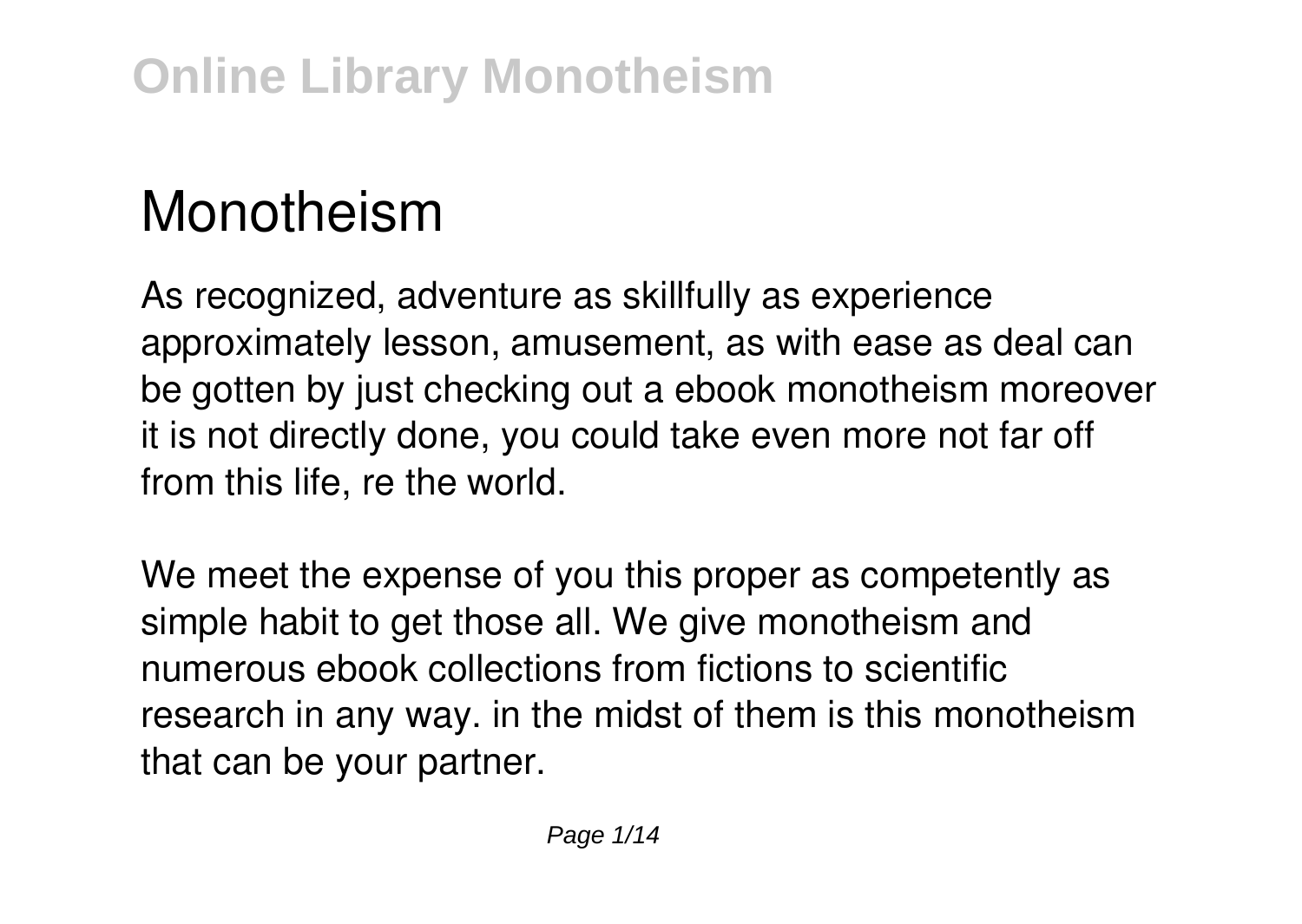The Book of Monotheism Part 18 (Allah Guides Whom He wills) The Case for Ancient Monotheism Documentary *Akhenaten, Moses \u0026 the Origins of Monotheism - Guest Lecturer: Dr. James K. Hoffmeier East to West: The Triumph of Monotheism* **National Geographic - Monotheism** Book of Amos | Ethical Monotheism (Part 29) Freud, Moses and Monotheism, Pt I \u0026 II Monotheism. Disbelief and the Hebrew Bible, with Francesca Stavrakopoulou The Book of Monotheism Part 01 (Meaning of Tawheed and Types of Tawheed)

Monotheism - Hamza Yusuf

Jan Assmann - Exodus and Memory: Remembering the Origin of Israel and Monotheism**Jesus' Divinity and Monotheism in the New Testament: Dr. Richard Bauckham** Page 2/14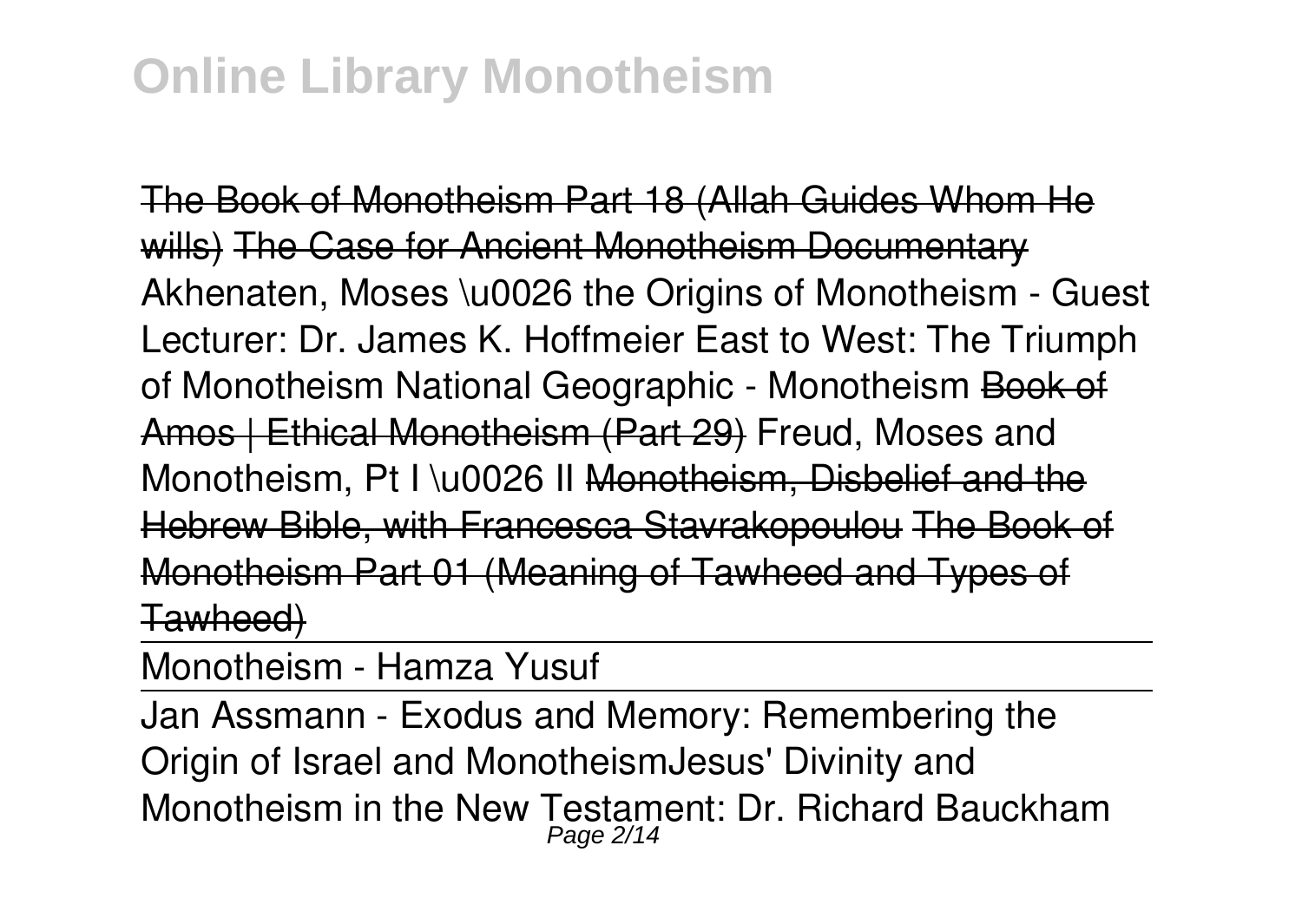**and Dr. Ben Witherington** *Philandering Philatelists: The Religion of Not Religion (Part 2)* **Pagan Origins of Judaism Osiris, Christianity and Gnosticism** The Big Story: Origins of Religion *Ancient Egypt Akhenaten the Nephilim God King Kitab At-Tawheed - Class 1 | Sheikh Abu Umar Abdulazeez Best of Francesca Stavrakopoulou Amazing Arguments And Clever Comebacks Part 2* The Secret Garden | A Father Brown story by G. K. Chesterton | Full Audiobook **ديحوت ایک ےه - Tawheed kiya hai - What is tawheed answered in urdu - By Dr Zakir Naik** Three Faiths, One God: Judaism, Christianity, Islam The Book of Monotheism Part 16 (What the Lord Has said) **The Book of Monotheism Part 30 (Seeking Rain Through Lunar Phases)** The Book of Monotheism Part 51 **The Most Beautiful Names Belong to Allah)**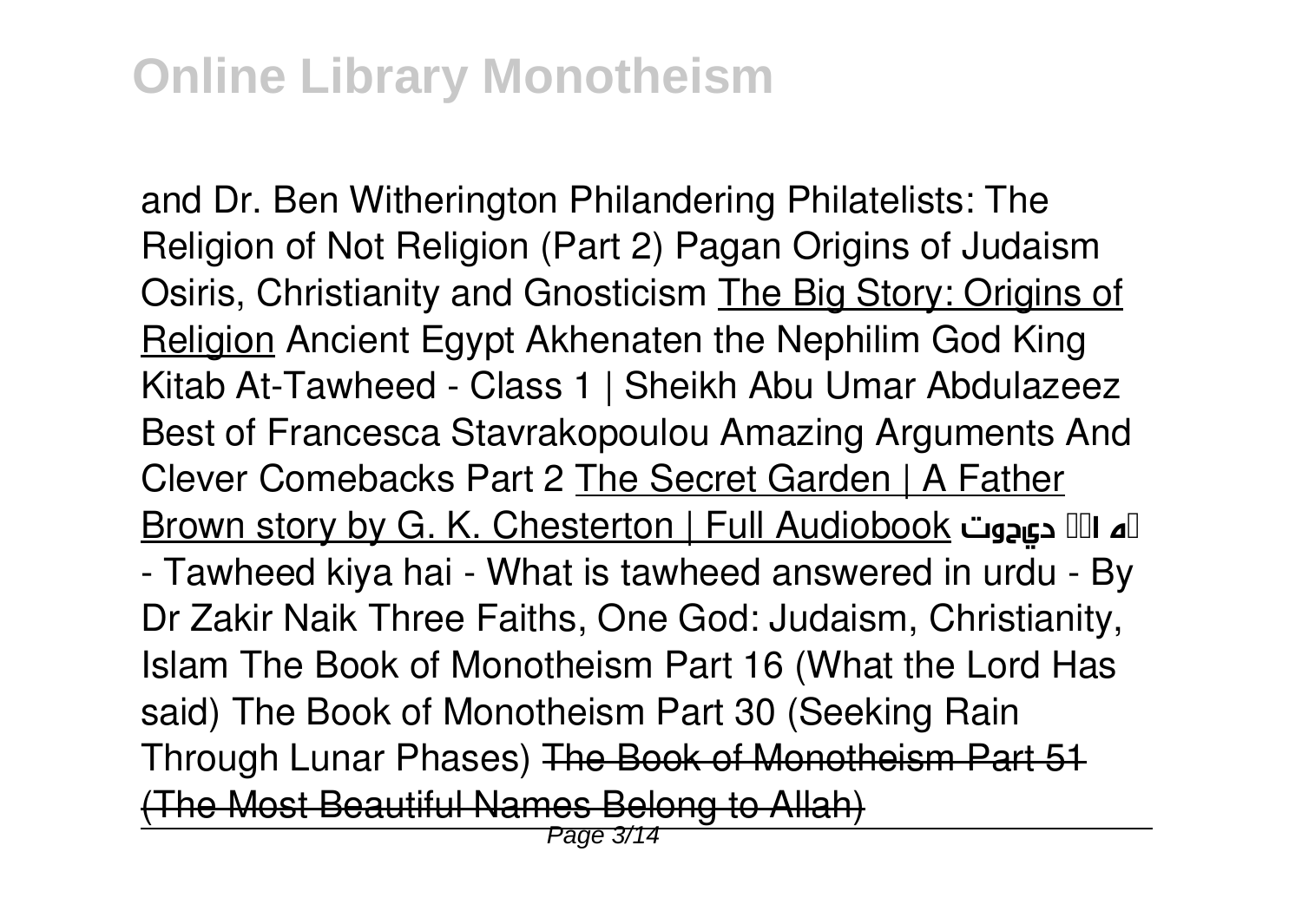Akhenaten, Moses \u0026 Monotheism**Monotheism or Polytheism in Ancient Africa? - Abdullah Hakim Quick Robert Wright | The Evolution of God | Religion evolving from Polytheism to Monotheism to TOLERANCE. The Book of Monotheism Part 07 (Explaination of Tawheed and Testimony of La ilaha illa Allah)** *The Book of Monotheism Part 11 (Slaughtering in a Place Where They Slaughter for other than Allah)* Monotheism

Monotheism is the belief in one god. A narrower definition of monotheism is the belief in the existence of only one god that created the world, is omnipotent, omnipresent and omniscient, and intervenes in the world.. A distinction may be made between exclusive monotheism, and both inclusive monotheism and pluriform (panentheistic) monotheism which, Page 4/14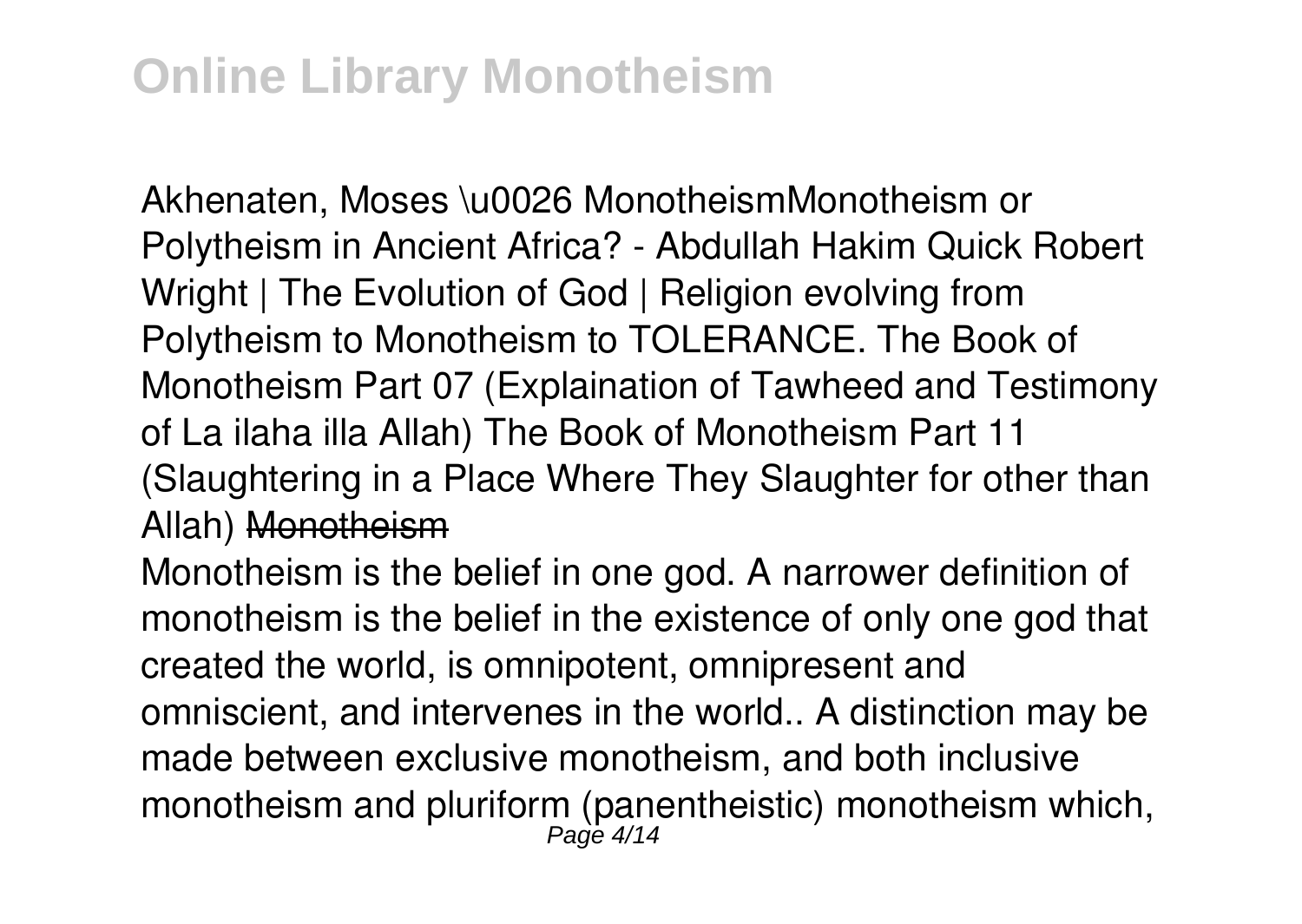while recognising various distinct gods ...

#### Monotheism - Wikipedia

Monotheism and polytheism are often thought of in rather simple terms le.g., as merely a numerical contrast between the one and the many. The history of religions, however, indicates many phenomena and concepts that should warn against oversimplification in this matter. There is no valid reason to assume, for example, that monotheism is a ...

### ism | Definition, Types, Examples, & Facts Britannica

Monotheism definition is - the doctrine or belief that there is but one God. How to use monotheism in a sentence. Page 5/14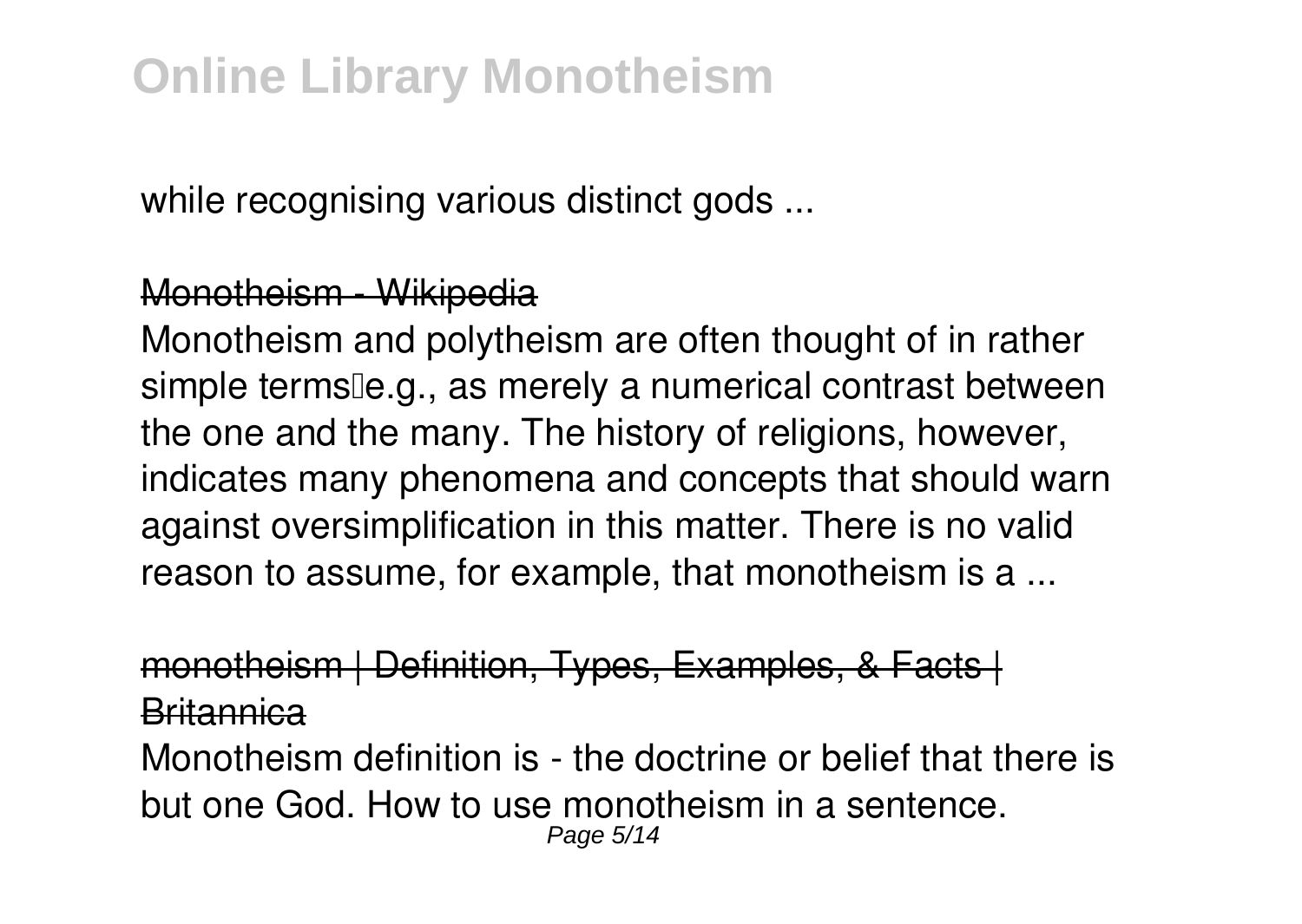Monotheism | Definition of Monotheism by Merriam-Webster Monotheism definition, the doctrine or belief that there is only one God. See more.

Monotheism | Definition of Monotheism at Dictionary.com Monotheism is the view that there is only one such God. After a brief discussion of monotheism<sup>®</sup>s historical origins, this entry looks at the five most influential attempts to establish God<sup>®</sup>s uniqueness. We will consider arguments from God<sup>®</sup>s simplicity, from his perfection, from his sovereignty, from his omnipotence, and from his demand ...

Monotheism (Stanford Encyclopedia of Philosophy) Page 6/14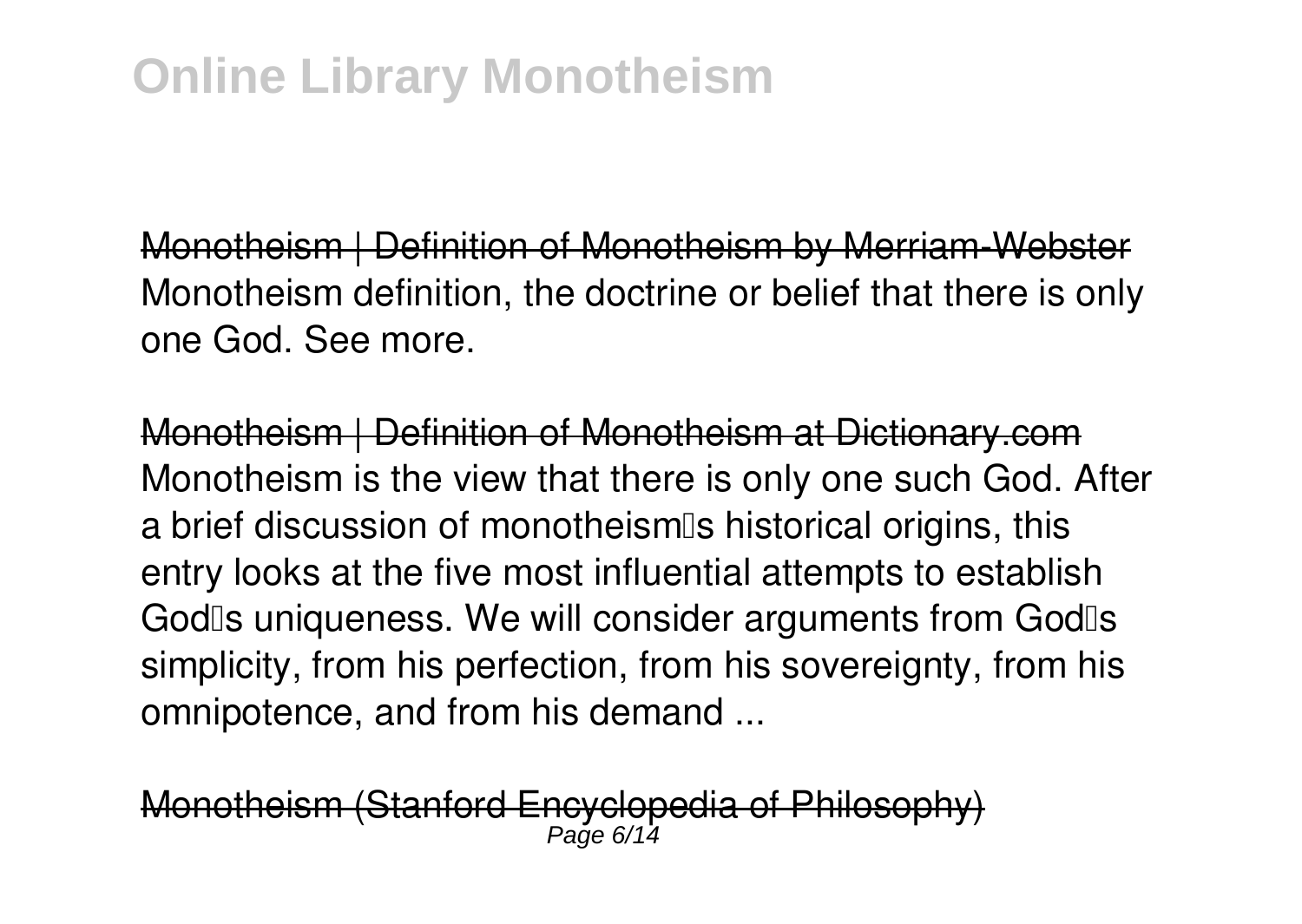monotheism (mŏn`llthēĭzlm) [Gr.,=belief in one God], in religion, a belief in one personal god. In practice, monotheistic religion tends to stress the existence of one personal god that unifies the universe. The term is applied particularly to Judaism Judaism, the religious beliefs and practices and the way of life of the Jews.

### Monotheism | Article about monotheism by The Free Dictionary

MONOTHEISM. MONOTHEISM.Derived from the Greek mono ("single") and theos ("God"), the term monotheism refers to the religious experience and the philosophical perception that emphasize God as one, perfect, immutable, creator of the world from nothing, distinct from the world, all-Page 7/14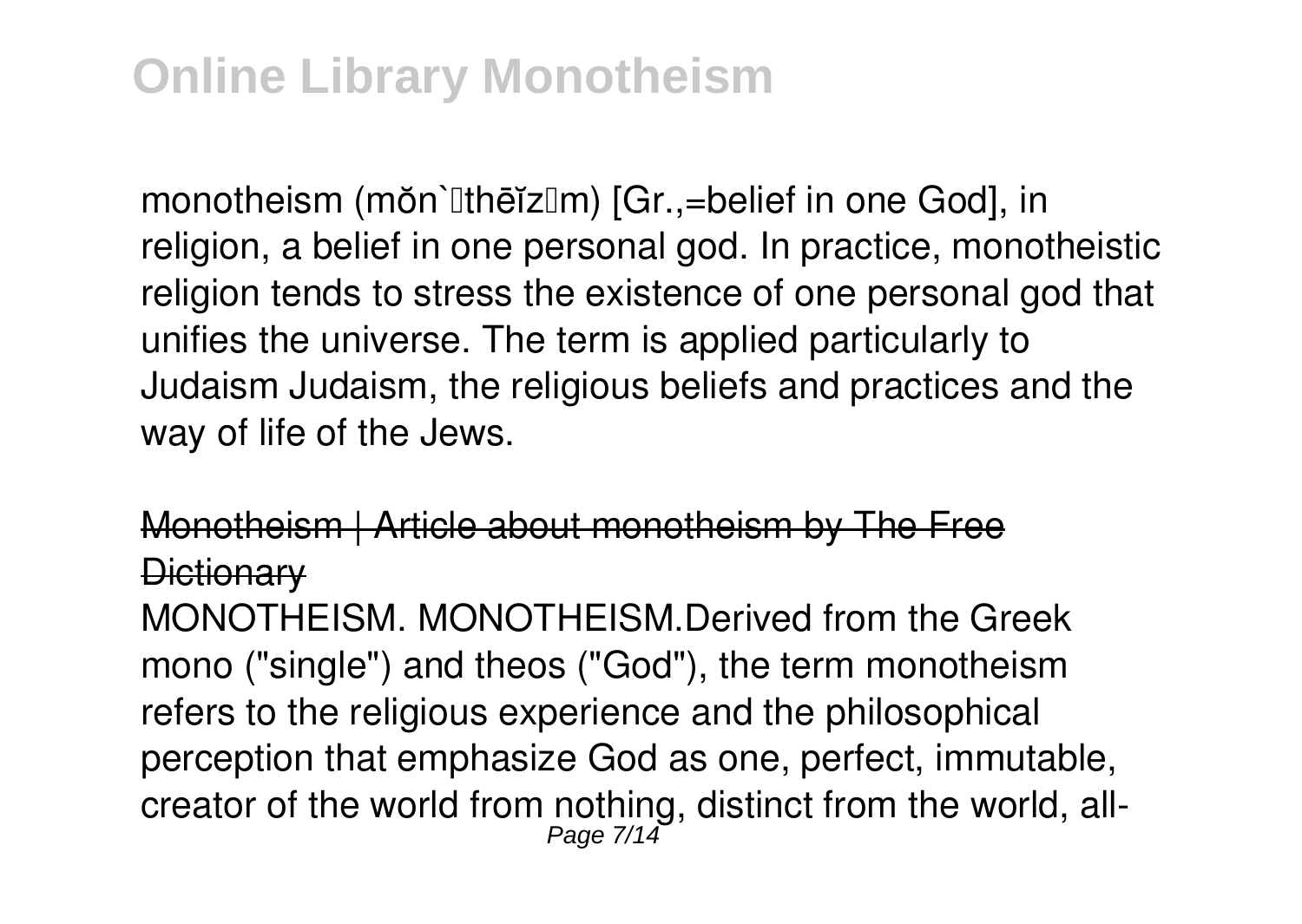powerfully involved in the world, personal, and worthy of being worshiped by all creatures.

#### Monotheism | Encyclopedia.com

Monotheism - Monotheism - Monotheism in world religions: There may be some reason to speak of the conception of God found in the Hebrew Scriptures as monolatry rather than as monotheism, because the existence of other gods is seldom explicitly denied and many times even acknowledged. The passionate importance given to the proclamation of Yahweh as the one god who counts for Israel and the ...

Monotheism - Monotheism in world religions | Britannica Monotheism (from the Greek monos "only", and theos "god") Page 8/14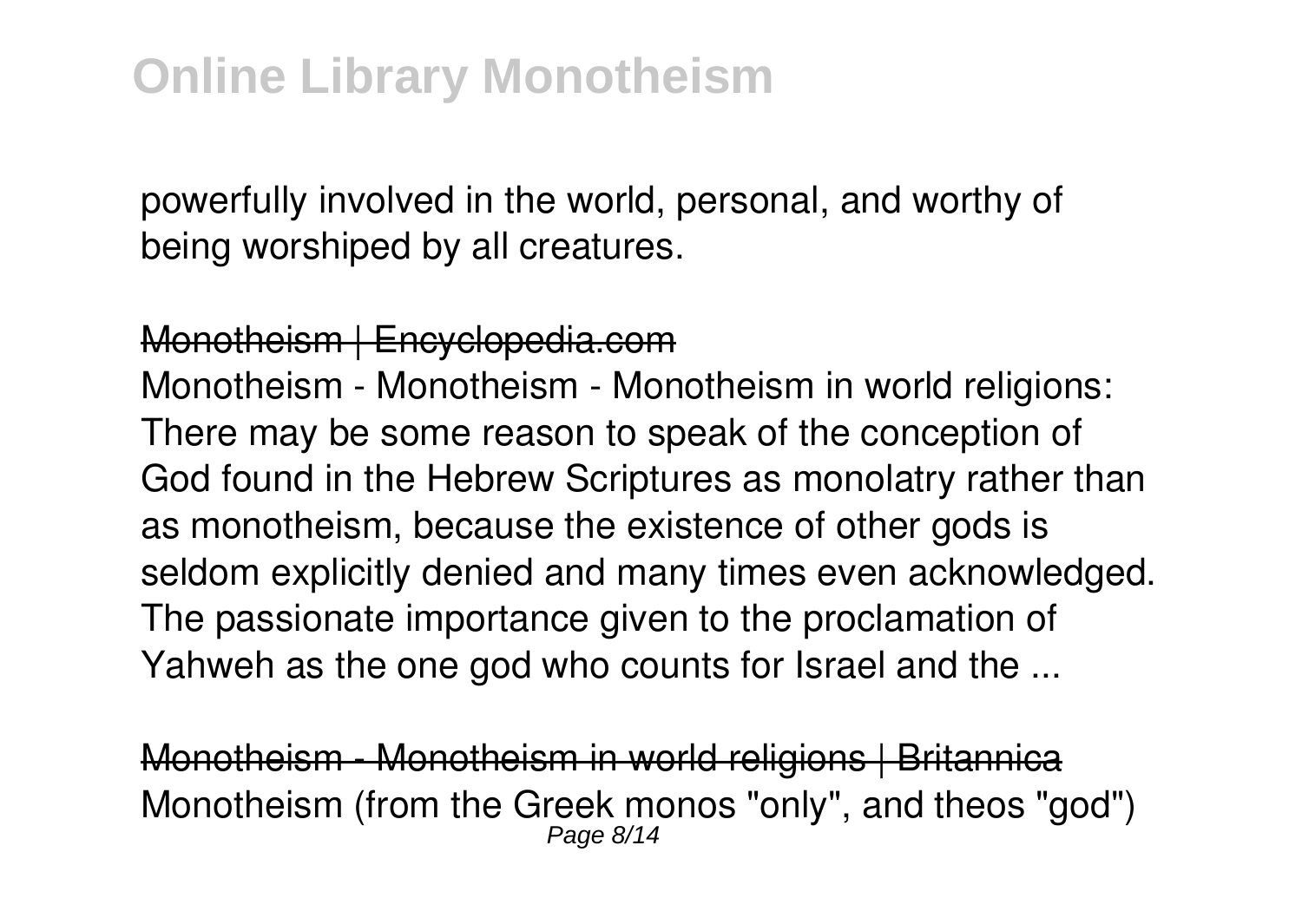is a word coined in comparatively modern times to designate belief in the one supreme God, the Creator and Lord of the world, the eternal Spirit, All-powerful, All-wise, and All-good, the Rewarder of good and the Punisher of evil, the Source of our happiness and perfection. It is opposed to Polytheism, which is belief in more gods than ...

#### CATHOLIC ENCYCLOPEDIA: Monotheism

Monotheism is a religion or belief system that involves a single God. Monotheists believe that this omnipotent, omniscient, ultimately good being is the creative ground for everything else. The monotheistic religions include the world's largest religions: Christianity, Judaism, Islam, and Sikhism.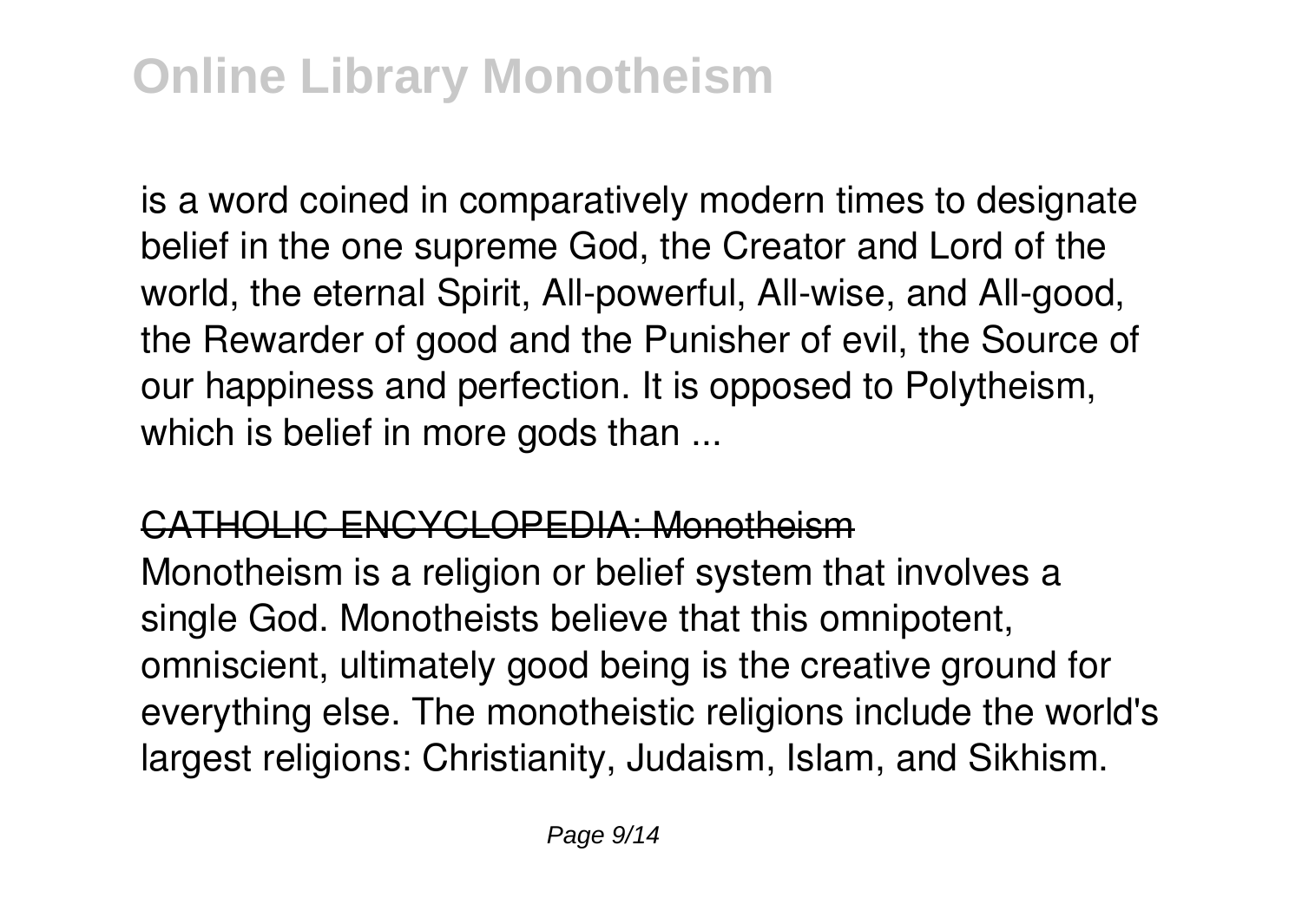#### Monotheism Definition in Religion

Monotheism is the belief in the existence of one deity, or in the oneness or uniqueness of God. It is a type of Theism, and is usually contrasted with Polytheism (the belief in multiple gods) and Atheism ( the absence of any belief in gods). The Abrahamic faiths (Judaism, Christianity and Islam), as well as Plato's concept of God, all affirm monotheism, and this is the usual conception debated ...

### $\lim$  - By Branch / Doctrine - The Basi Philosophy

Define monotheism. monotheism synonyms, monotheism pronunciation, monotheism translation, English dictionary definition of monotheism. n. The doctrine or belief that there is Page 10/14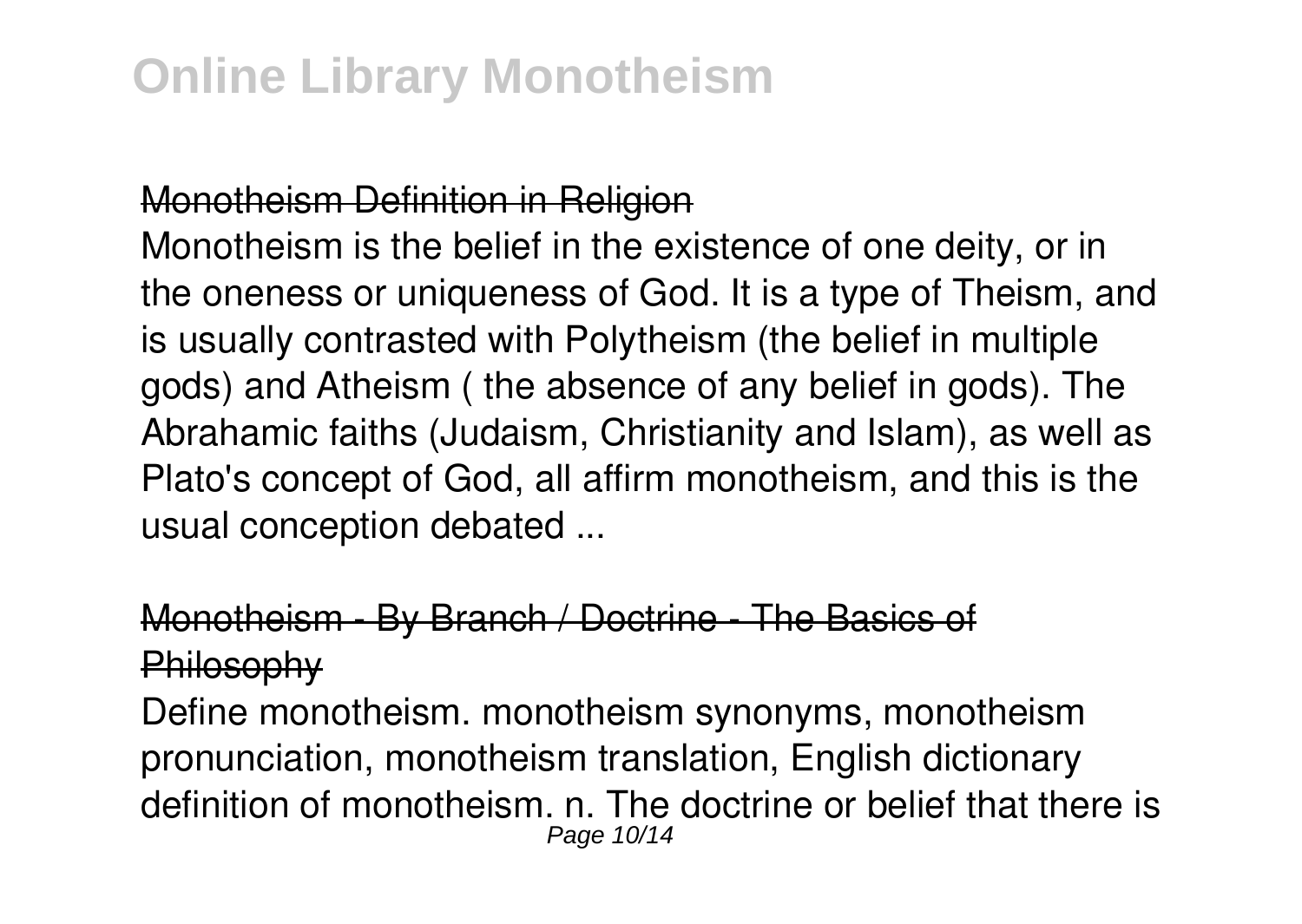only one God. monlo thellist n. monlo the islitic adi. mon<sub>0</sub>·the·is<sup>[1]</sup>·cal·ly adv. American Heritage<sup>®</sup> Dictionary of...

### Monotheism - definition of monotheism by The Free **Dictionary**

Monotheism is a form of theism, generally defined as the belief in a single deity - though it has also been defined as "the belief that one supreme being exists whose will is sovereign over all other beings".. Similar concepts in practice and somewhat related include: monolatry, which is an individual's acceptance that other gods exist but only one Deity is worthy of worship,

Monotheism - RationalWiki Page 11/14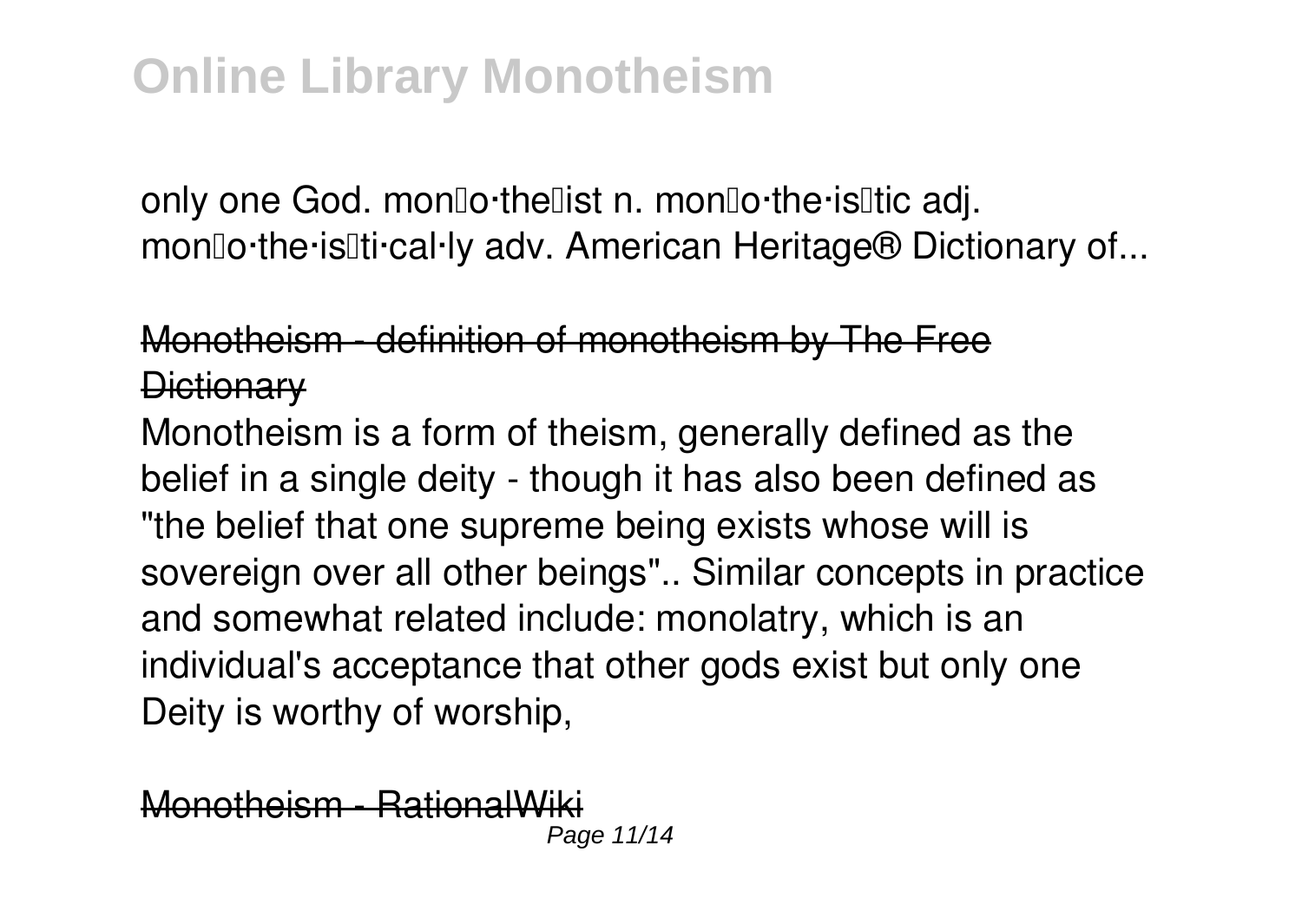Monotheism is the belief that only one God exists. The term is derived from the word mono meaning "one" and theism meaning "God." There Are Three Major Monotheistic Religions Three of the major world religions are monotheistic - Judaism, Christianity and Islam. Each of these faith worships only one God.

#### What Is a Monotheistic Religion?

Monotheism is the belief in a single all-powerful god, as opposed to religions that believe in multiple gods. Judaism, Christianity, and Islam are widely practiced forms of monotheism.

onotheism - Dictionary Definition : Vocabular Page 12/14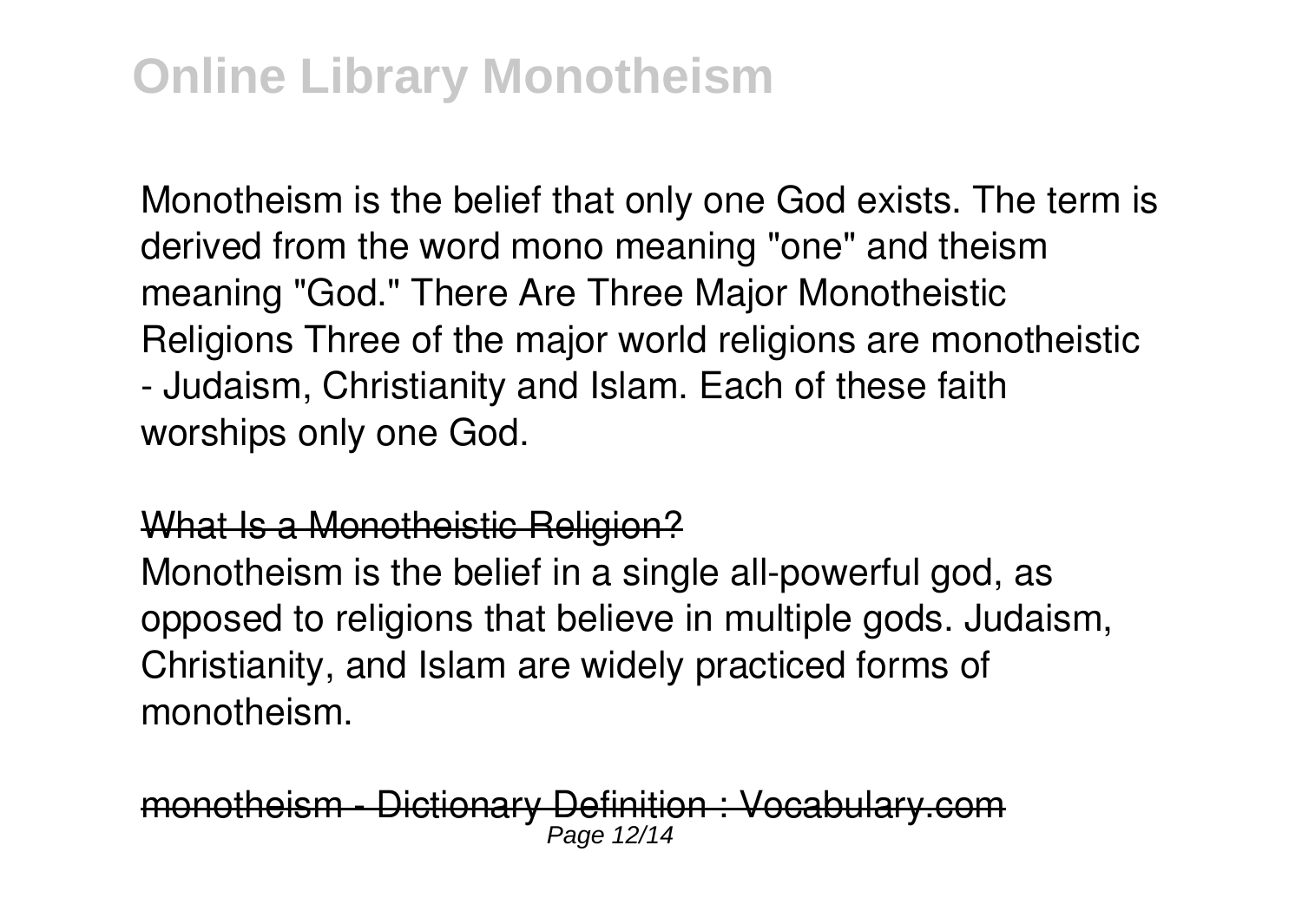monotheism definition: 1. the belief that there is only one god 2. the belief that there is only one god 3, the belief. Learn more.

### MONOTHEISM | meaning in the Cambridge English **Dictionary**

Polytheism definition is - belief in or worship of more than one god.

Polytheism | Definition of Polytheism by Merriam-Webster monotheism (countable and uncountable, plural monotheisms) The belief in a single deity (one god or goddess ); especially within an organized religion . Derived terms [ edit ]